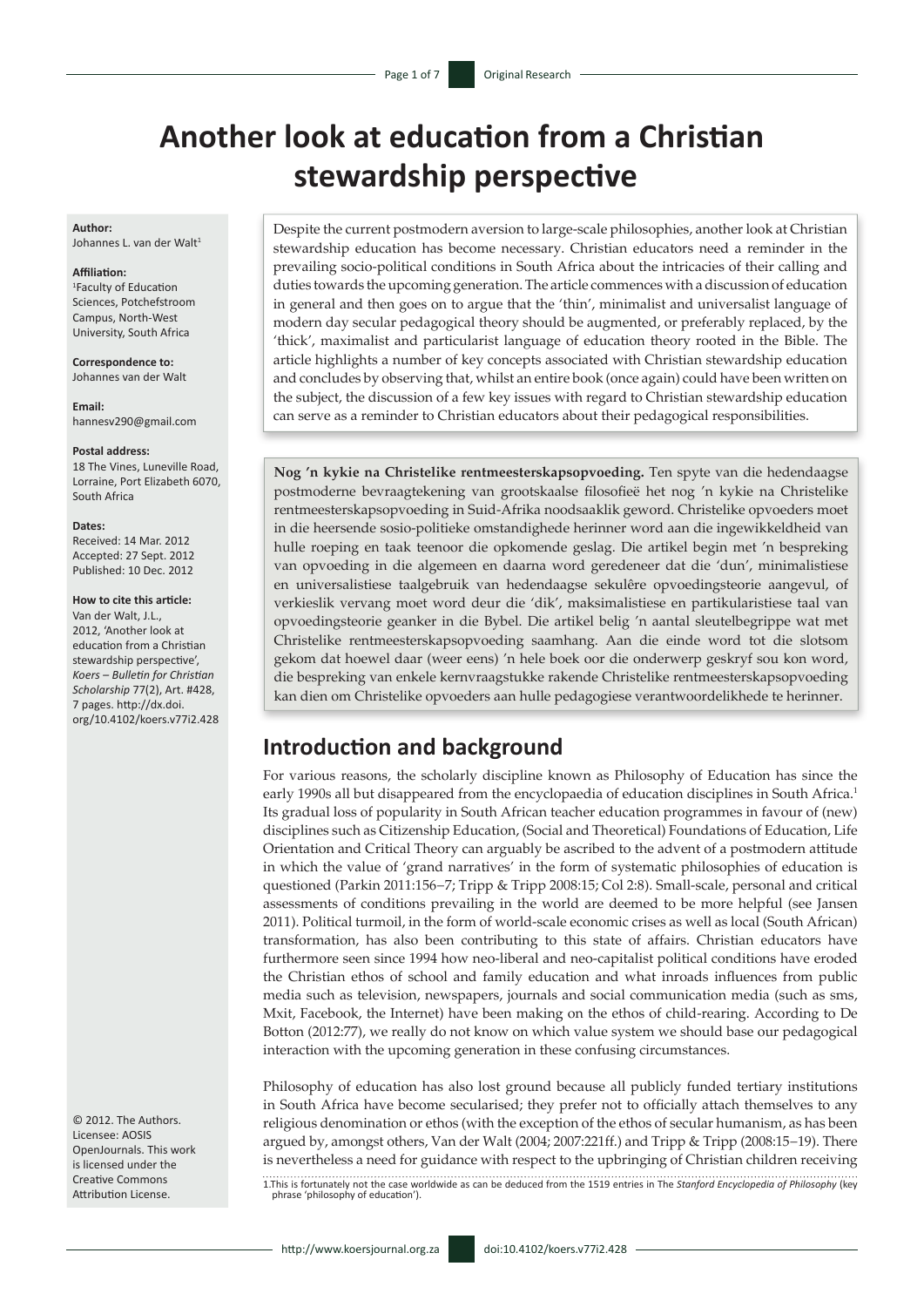their school education in a secular context which has been philosophically determined in South Africa by the *Manifesto on Human Rights* (Chapter 2, Constitution of the Republic of South Africa; *Act 108 of 1996*) and further expounded in the *Manifesto on Values, Education and Democracy* (Ministry of Education 2001).

There is yet another reason for attempting to offer a more or less systematic overview of the main precepts of education from a stewardship perspective. Du Preez and Roux (2010:15, 19, 22, 23) found that the teacher-participants in their study remarked about the discrepancy between values taught at public school and those nurtured at home and in the community. This is why it will remain important to keep informing Christian educators about a Biblical stewardship approach to education.

### **A note on method**

The Biblical stewardship approach to education has been expounded through the years in a piecemeal manner by philosophers of education, some from a rather fundamentalist orientation that does not appeal to other Christian educators and educationists. This article attempts to describe the contours of the Christian stewardship perspective to education is such a manner that it can be used by Christian educators in societal environments with a Christian ethos as well as by those who ply their profession in secular surroundings such as a South African public school that should, by law, be life-conceptually 'neutral' or based on a human rights ethos as prescribed by the *South African Schools Act* (*Act 84 of 1996*).

The following discussion of Christian stewardship education is furthermore based on an approach that can be typified as methodological or exemplary individualism. Because of this and also because of it having been written from a particular life-view perspective based on an interpretivist-constructivist approach to the subject, the discussion cannot be objective. Interpreted knowledge is always a social construction: A thinker constructs his or her own reality, contextualised by a particular time and space. He or she creates subjective meanings as they interact with the world (in this case, the world of stewardship education) (Onwuegbuzie, Johnson & Collins 2009:120 ff.; Lusenga 2010:35).

# **The Christian stewardship approach to education**

### **The essence and structure of education in general**

It is usually understood in the libertarian and postmodern societies in which most Westernised people live today that the state and also individuals should not harbour any expectations to impose measures, including a form of education, that would affect the inner well-being or the outward manners of citizens or other people. Religions, on the other hand, have always had far more directive ambitions, advancing far-reaching ideas about how members of a community should behave towards one another. In contrast to a libertarian-postmodern approach, they do not leave questions about inner well-being and behaviour towards others to the conscience of individuals and to personal morals only. Rather, they expect the (religious) community to embody and, in some cases, even impose desirable conduct on its members, particularly its younger members.

Since neither a libertarian-postmodern approach nor its opposite, a moralistic approach as outlined above, can be condoned from a Christian pedagogical point of view, it is important to depart from a proper understanding of the essence of education or pedagogy in general. More than five decades ago, the Dutch educationst Langeveld (1959) wrote:

It is typical of the educator that his (or her) interaction with and guidance of, his/her protection as well as leading to independence of the educand<sup>2</sup> (literally: pupil), in brief, his/ her entire pedagogical behaviour, should be aimed at helping the child to come of age (to adulthood, independence, literally: 'mondig worden') and to equip him or her to independently fulfil his or her life-task. (pp. 27−28)

Van Rensburg, Landman and Bodenstein (1994) followed this up by defining education:

... as purposeful guidance that occurs within a normative and juridical framework, and that is characterised by communicative, dignified and non-discriminative actions such as giving support and transfer [*of knowledge, skills and morals – author*] by brave educators and learners that possess malleable potential. (p. 122)

Most definitions of education therefore embody the following notions: The educator should experience a calling towards attending to the needs of the young and less experienced. The educator should be competent for the task of attending to those pedagogical needs. The educator should practise wisdom in his or her interactions with the younger or less experienced person (the educand). He or she should contrive to make a disciple (follower) of the educand by setting a good moral example that may be voluntarily and freely emulated. He or she should allow the educand to develop and unfold his or her potential and enable him or her to discharge the various commissions of life, including a life-task (Van Dyk 2003:156; Van Dyk 2000:65−66).

As the etymology of the term 'pedagogy' (*agein*) suggests, education entails *the leading or guiding* of the educand in a desired direction*,* in terms of a certain value system, a particular life view and even religious or spiritual commitment. This concept is similarly reflected in the Latin *educare*, literally translated as 'to bring forth' or to 'lead forth' (Peck 2006:240). Discipling (i.e. making a follower) and disciplining suggests that the educator should take the responsibility for guiding or leading the young person in a direction that the educator herself would find appropriate for her own life and future. Educating people, particularly stewardship education, does not mean to indoctrinate the educand but rather to help him or her to lead a suitable or appropriate life; it is brought forth from his or her unconscious to his or her awareness. The

<sup>2.</sup>From the Latin future passive participle (masc. sing.) *educandus* or (fem. sing.) *educanda*; literally 'which is to be brought up, to be reared'; the person who is being educated.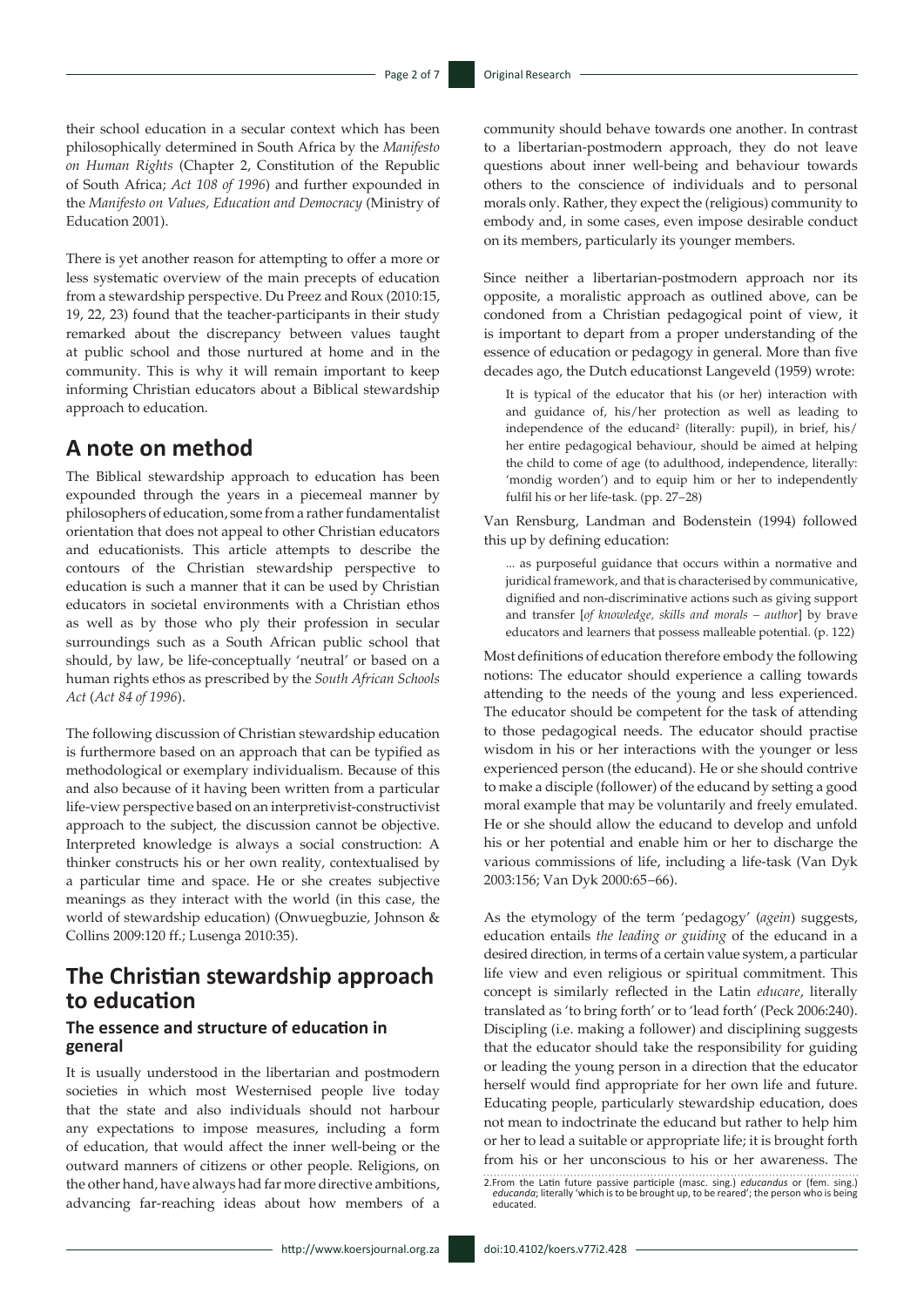educand is not only perceived but also treated (guided, led) as the possessor and the processor of his or her knowledge (Peck 2006:240–241).

Education furthermore embodies sub-structures such as *enabling, guiding* and *equipping* the educand (Van Dyk 2003:155−158). The educand must be enabled to meet the requirements of her or his calling or tasks as a future adult. She or he must be equipped with the necessary skills for that calling or task. The educand requires a long period of nurture and, according to Parekh (2000:145), cannot grow into a sane adult without a stable, loving and stimulating environment and a sense of belonging and rootedness. The educand needs to acquire certain basic capabilities and skills in order to hold the self together, to make sense of his or her life (see discussion of the microcosmic map, world and life view below), to establish civil and moral relationships with others, to find his or her way around in the wider society and to take many decisions and reflect on actions (see discussion of the 'examined life' below). Thanks to the unique capacities of each educand, they create a world of meaning and values, thereby not only enriching the world but, most importantly, creating a new world of their own.

### **Christian stewardship education**

#### **What Christian stewardship means**

Christian stewardship education departs from general definitions of education such as those listed above but purposely fills the various facets of education with content flowing from Biblical perspectives. In doing so, it fills the 'thin' moral and pedagogical language of these definitions with 'thick' moral and pedagogical content (cf. Parekh (2000:128ff.) for the distinction between *thick* (*maximalist, universalist*) and *thin* (*minimalist, particularist*) *moral* language and the interplay between them which could arguably result in regulative or pluralist universalism; see Parekh 2000:158; Ramcharan 2008:13; Ackerley 2008:24, 38, where he refers to universalistic aspirations versus contextualised and structured meaning; also Van den Beek 2010:40–42)3 .

The *term* '*stewardship*' literally means to take care of something entrusted to one, to manage another's estate or property, the charge committed to one. We have been given stewardship over our time, energy, talents, values, feelings, behaviour, money and all other things (Cloud & Townsend 1992:73). In pedagogical context, children and their upbringing are somehow deemed to have been entrusted to their educators. Christians feel themselves entrusted with this duty by the personal triune God who has revealed himself in the Bible. This conviction is rooted in the Creation or Great Mandate  $(Gn 1:28).4$ 

#### **The objective of stewardship education**

The purpose of the nurturing or 'shepherding' (Jones 2006:145) of a child entrusted to an educator is to guide the latter to self-stewardship, to teach him or her to lovingly care for a developing self, to have a sense of 'mine' and 'self' (Cloud & Townsend 1992:73). Self-stewardship is therefore synonymous with taking self-control. To educate is to help the educand to discover and develop his or her innate potential, in other words, to actualise the self. Coupled with this is the ideal of self-driven development. In this scenario, the educator is a facilitator assisting the educand to develop according to his or her own needs and vision of a future self. Experiential learning plays a key role in this approach: Experience leads to the expansion of areas of knowledge and skills (Loubser 2005:65). The development of self-stewardship must always be contextualised and counterbalanced, however, according to Matthew 22:37−39, by the second half of the Great Commandment, namely to love one's neighbour as oneself. The love of the neighbour arises from the love of God as its Source. Love of the neighbour would include a strong sense of loving and caring for others, with justice for all as one's pedagogical goal.

The objective of the Christian educator is not simply to ensure that the educand does not become a criminal or that he or she 'does well' or leads the good life. Rather, the educator's desire is that the educand should love the Lord his or her God with all soul, heart and mind and love others as he or she would love the self. To achieve this objective, Christian stewardship education should be rooted in Scripture and not in any other source. Christian educators have the divinely appointed task to command God's works to the next generation (Ps 145:4). They have to proclaim God's truth and not secular or their own ideas (Dt 32:46−7). The goal of formative stewardship instruction from a Biblical perspective, according to Tripp and Tripp (2008:37), 'is that we and our children and our grandchildren may fear the Lord and walk in his ways, enjoying a long life'. God designed people, including the educand, to worship. The only question is: What will they worship? If the educand is not guided to learn to worship God, he or she does not cease to worship. They simply worship something other than God (Rm 1:21−23, 25) and in doing so become secularised. According to Tripp and Tripp (2008:95), the heart of the educand then becomes the shrine where idols are worshiped (Eph 5:5; Col 3:5). Since the heart is the well-spring of the educand's life (Pr 4:23), educators should concentrate less on external behaviour and more on preventing a 'straying heart' (Tripp 2005:xi).

#### **The educand is also expected to exercise personal stewardship**

An important point that is frequently overlooked, probably due to one-sided concentration on the stewardship task of the educator, is the fact that the educand has come into this world equipped with special potential and gifts which flow from the human being's special status and dignity as the image of God and for which he or she should exercise responsible stewardship. According to Pratt (1993:2−3), Calvin helped Christians understand who they are in the

<sup>3.</sup>The method of filling 'thin' value statements with 'thick' life conceptual meaning should not be confused with the transformation (appropriation, rehabilitation or revision) of secular views which is the last phase of transcendental criticism.

<sup>4.</sup>For a detailed discussion of the pedagogical meaning of the *Great Mandate*, refer to Van Brummelen (1994:26−31).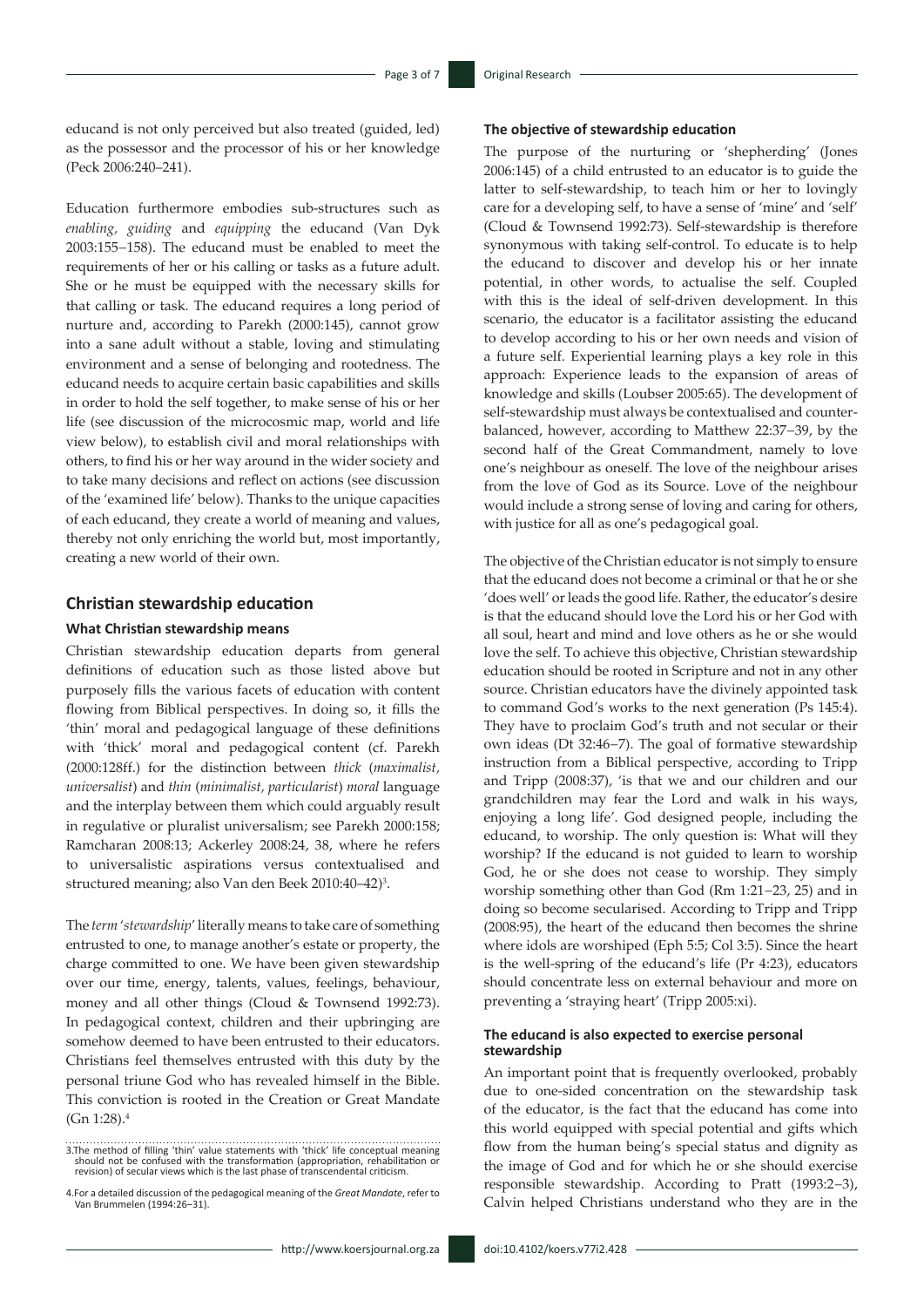light of who God is. He is the Creator, and people are his creatures. Without viewing themselves in this light, people will never understand what it means to be human. They are the pinnacle of God's creation, and in this capacity, they reveal God more wonderfully than any other creature. For this reason, Pratt avers, people know themselves as they learn of God, and they know God as they learn about themselves. According to Pratt (1993), the most important thing that people can learn about themselves (and by implication that the educand could learn about him- or herself) is that God as:

the divine King (has) ordained that the human race would be his royal image. Put simply, the expression 'image of God' designated human beings as representatives of the supreme King of the universe. (p. 8)

This expression highlights two sides of human existence: people's humility as well as their dignity (Pratt 1993:8). Their humility lies in the fact that they are human, not divine, and their dignity lies in the fact that they have, as Pratt (1993:19) says, 'a wonderful job description: to fill the world with other images of God and to rule over creation as his vice-regents'. 'Dignity' is an aristocratic or hierarchical concept in the sense that it describes a status and only makes sense in relation to what is judged inferior (for example, a stone). People have dignity because they have capacities which non-humans do not have and which people consider so significant as to make them the basis of an appropriate moral practice (Parekh 2000:146−7). A Judaeo-Christian view emphasises the shared fatherhood of God for all people and the fundamental importance of the creation of human beings as members of one family and as individuals of personal worth. In Christianity, Jesus taught the value of all human beings in the sight of God and advocated love as well as charity, healing the sick, feeding the hungry, welcoming the stranger and caring for the oppressed (Ramcharan 2008:15).

Because of the dignity of the educand, the educator should cherish the latter's sense of self-worth, value his or her individual and collective achievements, encourage them to develop and express their human capacities, and help create conditions in which they can lead worthy and meaningful lives (Parekh 2000:148). Based on the concept of human dignity, every individual should enjoy equal opportunity to develop his or her potential (Ramcharan 2008:55).

#### **The educand needs care and guidance**

The educand cannot discharge this responsibility spontaneously or as a matter of course; he or she needs guidance to be able to do so. According to Tripp (2005:xx– xxi), shepherding best describes the educator's relationship with the educand. The educator is the educand's guide. Shepherding helps the educand to understand him- or herself and the world in which he or she lives. The educator shepherds the educand to self-assessment. The educator shepherds the educand not only to understand the 'what' of his or her actions but also the 'why'. As shepherd, Tripp maintains, the educator wants to help the educand understand him- or herself as a creature made by and for God. This must be done by leading the educand on a path of instruction. According to Tripp (2005):

The shepherding process is a richer interaction than telling your child what to do and think. It involves investing your life in your child in open and honest communication that unfolds the meaning and purpose of life. It is not direction, but direction in which there is self-disclosure and sharing. Values and spiritual vitality are not simply taught, but caught. … [Educators] must … actively shepherd the Godward orientation of [their] children. In all of this, the educator must pray that God will work in and around [his or her] efforts and the responses of [his or her] children to make them people who know and honour God. (pp. xxi, 25)

The educand should not only learn to know the Giver of his or her potential and gifts but also how to become accountable with regard to how those gifts are used and unfolded. As Hollick (2006:355) rightly remarked, all people come into this world with an innate sense of stewardship, as evidenced by the question: 'Who am I, and why am I here?' The educand needs instruction as part of the shepherding of his or her heart. The instruction not only informs the mind, it is directed to persuading the heart of the wisdom and the truth of God's ways. Impression of the truth on the heart of the educand, say Tripp and Tripp (2008:15), is not to control or manage him or her, but to point them to the greatest joy and happiness they can experience, namely to delight in God and the goodness of his ways.

Writing from a psychological perspective, Peck (2006:4) draws attention to the importance of spiritual growth for preempting mental illness. Educators have to find the means to ensure mental and spiritual growth in the educand (Fowler 1987):

By this I mean let us teach ourselves and our children the necessity for suffering and the value thereof, the need to face problems directly and to experience the pain involved.

It makes sense for educators to distinguish and individualize between educands because of differences in the quantity and degree of gifts that they each have been endowed with. The educator should acknowledge and respect the place and unique contribution of each educand. Each one of them has something unique to contribute, not necessarily at the intellectual, academic or scientific level expected from them in the school context. The educator is therefore charged with the task of trying to discover what the unique contribution of each educand could be, attach value to it, develop it further and help the educand apply those gifts in the interest of the entire community. (p. 207)

According to a stewardship approach, educators realise that each educand has a separate and unique moral understanding, which at first may be quite unsophisticated but may develop to more mature levels. Whilst therefore refraining from imposing his or her moral standards on<sup>5</sup> the educand, the educator will facilitate decision-making by opening all the possibilities for the educand and examining all of them with the educand. This approach also applies to the educand's development of a personal life view. The educator never indoctrinates the educand or coerces him or her to adopt certain views but rather guides the educand in the process of developing a life view in terms of which the latter can figure out for herself who she is, what her task 5.Which would be moralistic.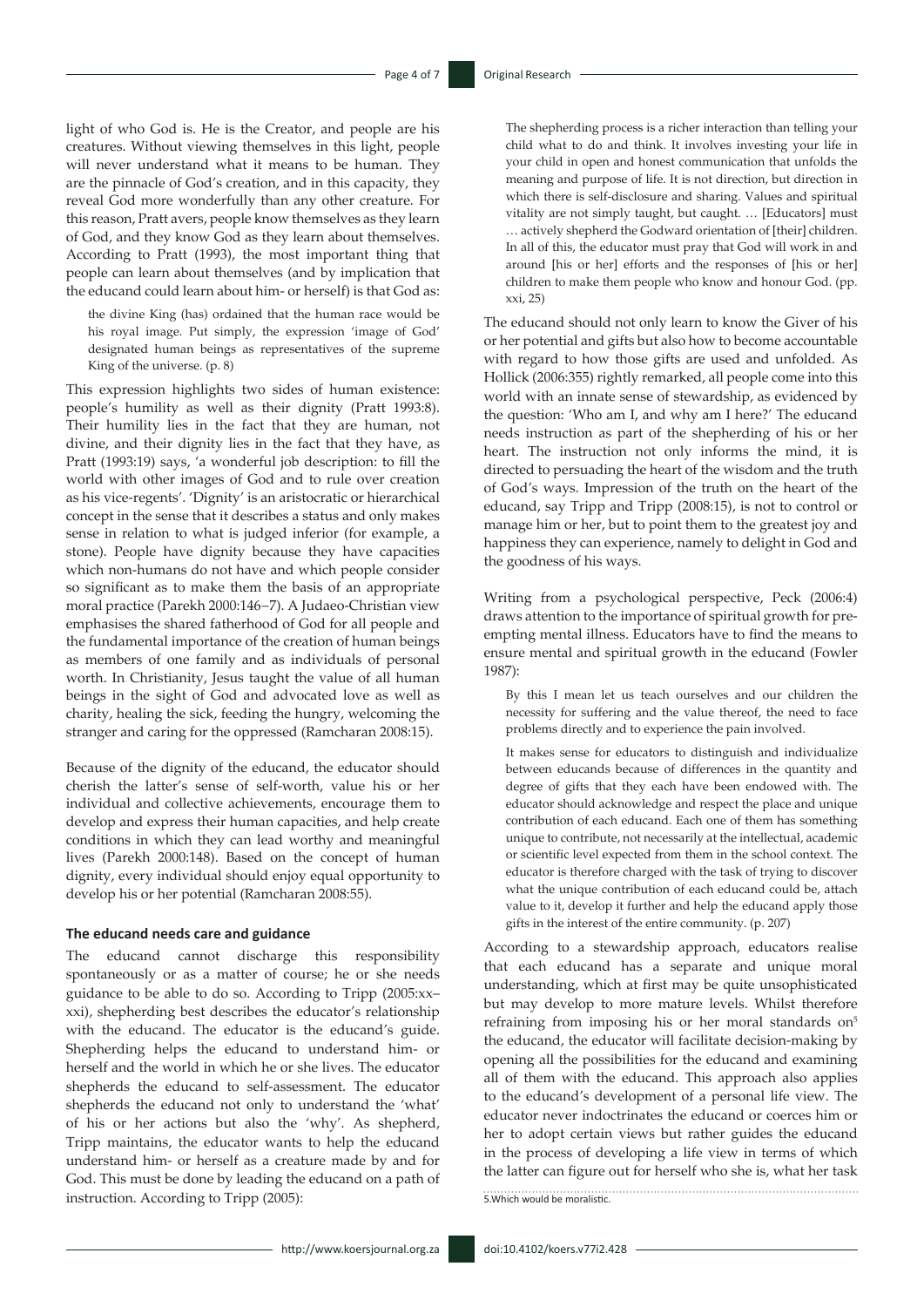in life is, how she should learn and master knowledge and to whom she should be accountable and responsible (Edlin 1999:127).

Stewardship furthermore implies taking care of the child and also of his or her education. By nature, human beings take care of things entrusted to them, including property, their bodies, their jobs and income, their spouses and so on. Christian educators take loving care of what has been entrusted to them (*in casu* the child and its education) because they feel themselves driven by inner motives based on their religious commitment. A steward feels herself or himself committed to the task and therefore experiences a deep sense of responsibility towards the charge-giver. In a play on words, Lategan (2011:87) contends that 'responseability' embodies notions such as the idea that someone or something will not be used for personal gain, that the creation and maintenance of relations will be to the benefit of the other and for the purpose of protecting him or her from harm. Stewardship education furthermore consists of caring, loving, developing, nurturing, maintaining and protecting the child in all respects of his or her personhood. Stewardship is aimed at improving the wellbeing of the other, in this case, the educand.

#### **Stewardship entails making willing followers**

In a Biblical stewardship context, the term 'disciplining' means something altogether different from what it means in a secular situation. In a Biblical context, it refers to the forming or nurturing of disciples. Because of the fact that children have been endowed with potential and entrusted with the task of moral decision-making, pedagogical interaction with them should entail much more than mere teaching and the mastery of learning content. It should also include leading children to understand the surrounding reality and to discover their own place and task therein. They should also be guided, made competent and equipped for fulfilling this task in the world. In view of this perspective, discipline should always form part and parcel of the loving nurturing offered by the educator (Edlin 2004:12). Educands should be guided, equipped, cared for and enabled to respond appropriately to what they perceive to be their calling in life (Fowler, Van Brummelen & Van Dyk 1990:35; Van Dyk 2003:156; Van Dyk 2000:65−66), and for that, Peck (2006) maintains, discipline is required. Discipline, in his opinion:

is the basic set of tools we require to solve life's problems. [...] these tools are techniques of suffering, means by which we experience the pain of problems in such a way as to work them through and solve them successfully, learning and growing in the process. When we teach ourselves and our children discipline, we are teaching them and ourselves how to suffer and also to grow. (pp. 5−6)

As human beings grow in discipline, love and life experience, their understanding of the world and their place in it naturally grows apace (and vice versa). Education in the form of cultural contact is important for this growth. The educand tends to believe what the people around him or her believe, and he or she tends to accept as truth what these people tell them of the nature of the world as they listen to them during their formative years (Peck 2006:177).

Most importantly, Peck (2006:177−8) argues, stewardship education does not so much depend on what the educand is being told in the context of (for instance) family culture but rather on what the educators do – how they behave toward each other, toward their siblings and other people. It is not so much what the educators say that determines the worldview of the educand as it is the unique world they create for the educand by their behaviour. If an educand has loving, forgiving educators, he or she is likely to believe in a loving and forgiving God. Then, in their adult view, the world will likely seem as nurturing a place as their childhood was. In brief, Peck (2006:179) concludes, the educand's religion and worldview is initially largely determined by their unique childhood experience. To develop a religion and worldview that is realistic, i.e. that conforms to the reality of the cosmos and our role in it, as best we can know that reality, the educand has to be guided and urged to constantly revise and extend his or her understanding to include new knowledge of the larger world. They must constantly enlarge their frame of reference and learn not to operate from a narrow frame of reference, in other words, not to fail to transcend the context of their particular (family, community) culture, their particular set of parents and other educators and their particular childhood experience. They not only have to develop an own new set of worldview assumptions, but they also have to learn to be personally aware of their assumptions (Peck 2006:180). Spiritual growth requires examination of one's existing microcosmic map (worldview), rejecting aspects of it where necessary and replacing them with elements that previously could have been perceived as 'threatening and unfamiliar'. In the final analysis, there is no such thing as a good handme-down religion or worldview. To be vital, to be the best of which one is capable, one's religion and worldview should be a wholly personal one, forged entirely through the fire of one's questioning and doubting in the crucible of one's own experience of reality (Peck 2006:181−2).

Clearly, Peck is here echoing the Socratic dictum that the unexamined life (and world view) is not worth living. One's view of life should be the result of close and critical examination, which may even include a unique confrontation with the (God of the) Bible and with all the hand-me-down beliefs and assumptions that have been passed on by the previous generation. On Peck's account, stewardship education also entails encouraging the educand to live the examined life.

### **Stewardship implies a serving attitude on the part of the educator**

Whatever the educator contemplates or actually does should attest to the fact that he or she has the interests of the educand at heart. The latter should feel that he or she is being loved, taken care of and catered for. At the same time, though, the latter should learn to accept guidance and follow examples of good conduct, to show respect and to love others with the same caring and loving attitude. Never should the educator apply his or her authority and physical strength to dominate the educand or to force him or her to do what the educator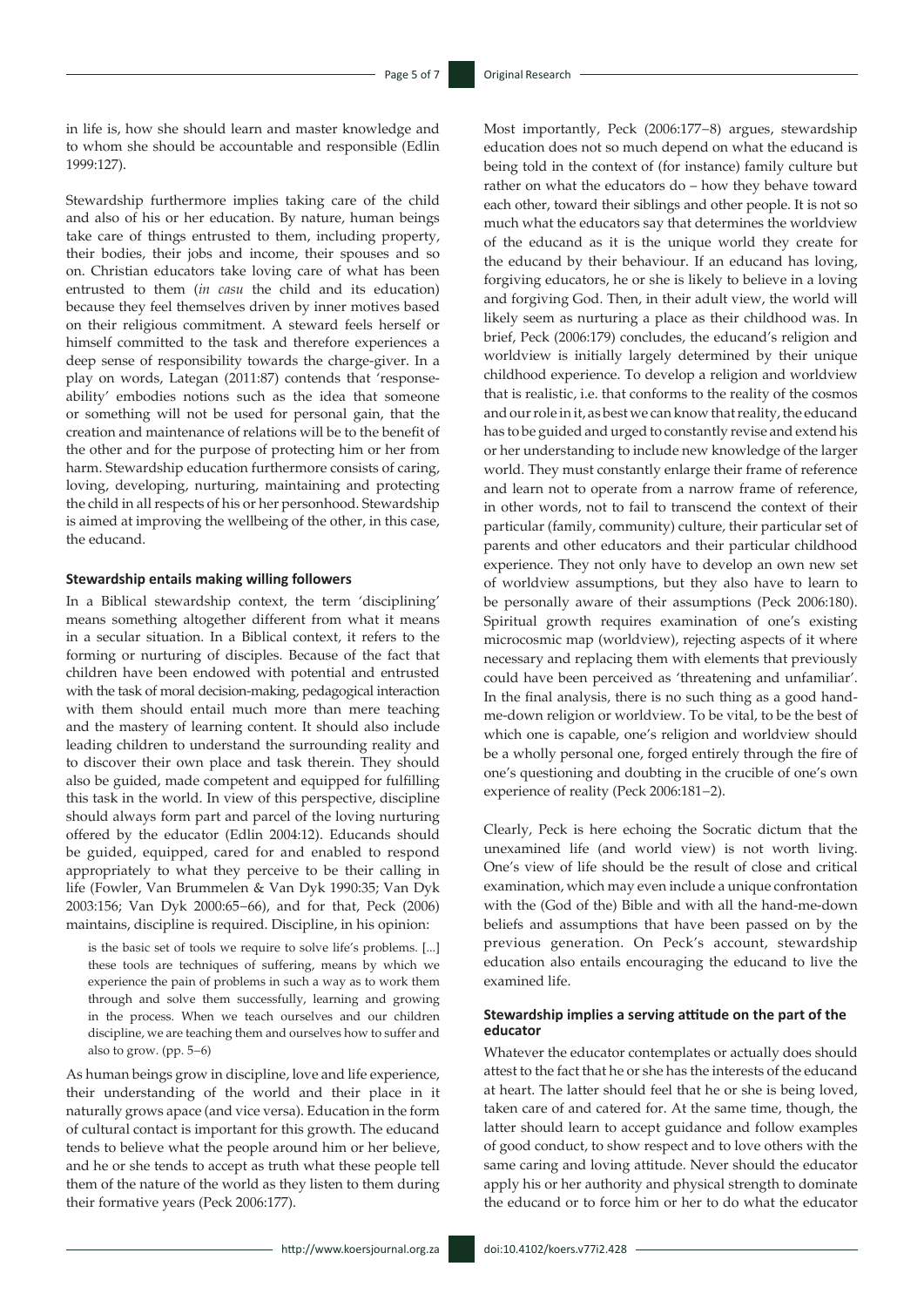wishes.<sup>6</sup> Whatever power the educator might possess should be employed in the interest of lovingly and caringly promoting the interests of the educand (Edlin 1999:131).

#### **The upshot of stewardship education**

Spiritual, emotional and other forms of growth are the results of good stewardship. We cannot value or treasure ourselves and what belongs to us if we have not been valued and treasured (Cloud & Townsend 1992:281). Without such care, a person cannot shake off a deep sense of being worthless and unlovable, and without such care, a person is unable to protect, nurture and develop the life that has been entrusted to him or her (Cloud & Townsend 1992:282, 291). The end goal of Christian stewardship education is to imbue the educand not only with an internal sense of motivation to take up his or her life-task but also to become responsible, emphatic and caring. The educand assumes this attitude not because it is important for the educator but for him- or herself. It is only when love and limits are a genuine part of the educand's life that true maturity can occur (Cloud & Townsend 1992:199). Obversely, as Schneller (2011:184) observed, an educator can kill the creative instincts of the educand through surveillance, rewards, competition, overcontrol, restricting choice, pressure and time restrictions. To return to the etymology of 'education', *educare,* to lead forth should be reinterpreted to mean 'to lead forth the hidden wholeness' of the educand. This suggests that educators, as stewards, should be healers who lead their charges to a wholeness of spirit. One expression of the caring attitude of the educator should be his or her willingness to allow the educand to explore his or her abilities, curiosities, talents. As Schneller (2011) insists:

The epitome of care in education is helping students grow, not by imposing the will of society on them<sup>7</sup>, but rather allowing the direction of growth to be determined by what is relevant to the individual student. (p. 187)

# **The dangers of moralism and individualism**

As mentioned in the methodological note, the foregoing discussion of stewardship might be seen as subjective, individualistic and moralistic because of the focus on the personal stewardship of respectively the educand and of the educator. To see this in the correct perspective, we have to understand that the word 'moralistic' has two meanings, the first of which is unacceptable in a Biblical stewardship context, namely 'trying to regulate the morals of others'. De Botton (2012) applies this meaning in the following quotation:

There is one arena in which we spontaneously favour moralistic intervention over neutrality, an arena which for many of us dominates our practical lives and dwarfs all other concerns in terms of its value: the business of raising our children. […] Faced with the same two questions which so trouble libertarian theorists in the political sphere – 'Who are you to tell me what to do?' and 'How do you know what is right?' – parents have little

6.Which would, once again, be moralistic behaviour on the part of the educator. The same would apply when the educator tells, attempts to force, coerce or indoctrinate the child in what to do and think.

7.See footnote 6.

difficulty at arriving at workable answers; … [*they even*] set forth in exhaustive detail the specific behaviours they expect from, and will reward in their children. (p. 74)

The second meaning is more appropriate in a stewardship context, namely to 'live in accordance with moral principles' (Sinclair 1999:959). This explains why, in the discussion above, expressions were used such as educators should follow 'an appropriate moral practice', 'set a good moral example', have been entrusted with the task of facilitating 'appropriate moral decision making' and that each person 'has a unique moral understanding' which should be cultivated.

The second meaning ties in with the problem of individualism. The capabilities approach of Nussbaum (2001) and Sen (2009) was also suspected of being too individualistic in the sense that it did not consider individuals as part of their social environment, as socially embedded and connected to others. It was thought that their approach worked with a notion of atomised individuals (Robeyns 2005:n.p.). To assess the possible critique that the stewardship approach expounded above might have been individualistic, we must distinguish between ethical individualism, ontological individualism and methodological or explanatory individualism. Ethical individualism postulates that individuals, and *only* individuals, are the units of moral concern. In other words, when evaluating different states of social affairs, we are only interested in the (direct and indirect) effects of those states on individuals. Ontological individualism, on the other hand, states that only individuals and their properties *exist* and that all social entities and properties can be identified by *reducing* them to individuals and their properties (Robeyns 2005:n.p.).

Neither of these forms of individualism was *ad rem* to the discussion of stewardship in the previous section. Claims about personal and individual stewardship were constantly off-set and counter-balanced with claims about social responsibility. There was, for instance, emphasis on the second half of the Great Commandment, the fatherhood of God for all people, individuals as members of the entire human family, the equal worth of all people, the importance of collective achievement, accountability to others for the use of personal gifts, the importance of contributing to the collective, the application of gifts in the interest of the entire community, the avoidance of personal gain at the cost of others, education as a form of cultural and trans-cultural contact, the role of educators and other important persons in the community, and so on.

Methodological or explanatory individualism was used for explaining stewardship education in the previous section. This is the view that something, in this case stewardship education, can be best explained by focusing on individuals and their properties, one of which, as noted above, is that the human being is also a social, communal being (Robeyns 2005:n.p.). A careful reading of the previous section will show that the necessary attention was given throughout to the relations between societal structures and entities, on the one hand, and individuals, on the other hand, as well as to the constraints and opportunities related to these structures